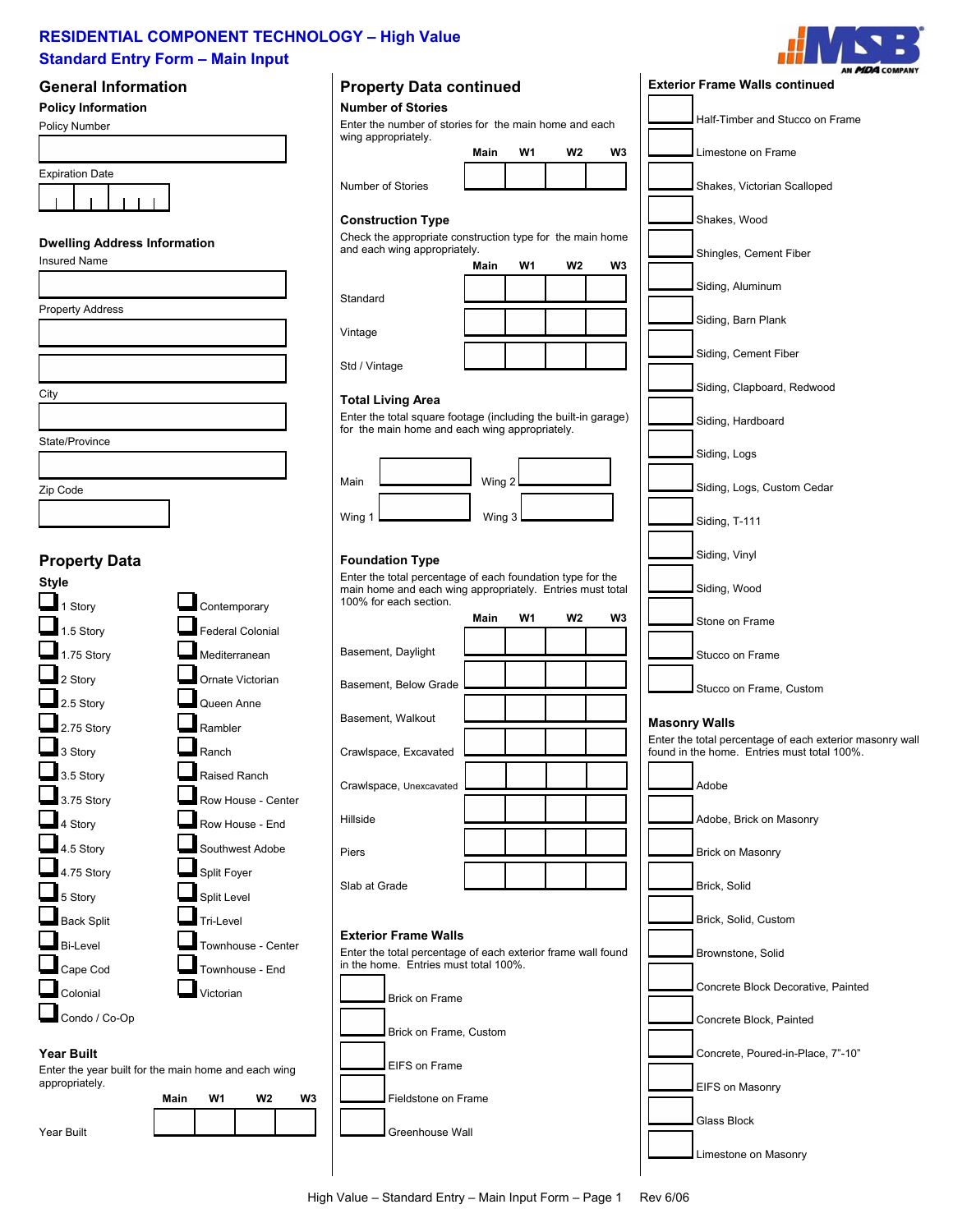



### **Specialties**

Enter the total number of roof specialties found on the home.



Enter either the total square footage or total linear footage for each roof specialty.



Studs Only

## **Wall Coverings**

Enter the total percentage of each partiton wall covering found in the home. Entries must total 100%. Artwork, Fresco / Mural Facing, Stone

Millwork

Mirrors

Paint

Paint, Sponge Coat

Paneling, Sheet

Paneling, Solid Wood

 Paneling, Tongue and Groove Planks, Oak

Raised Panel, Oak

Tile, Ceramic

Tile, Ceramic Imported

Tile, Limestone

 Tile, Marble Tile, Marble, Group A

Veneer, Marble

Wallpaper, Foil

Wallpaper, Grass Cloth

 Wallpaper, Special Wallpaper, Vinyl

Tile, Mosaic



Wood Plank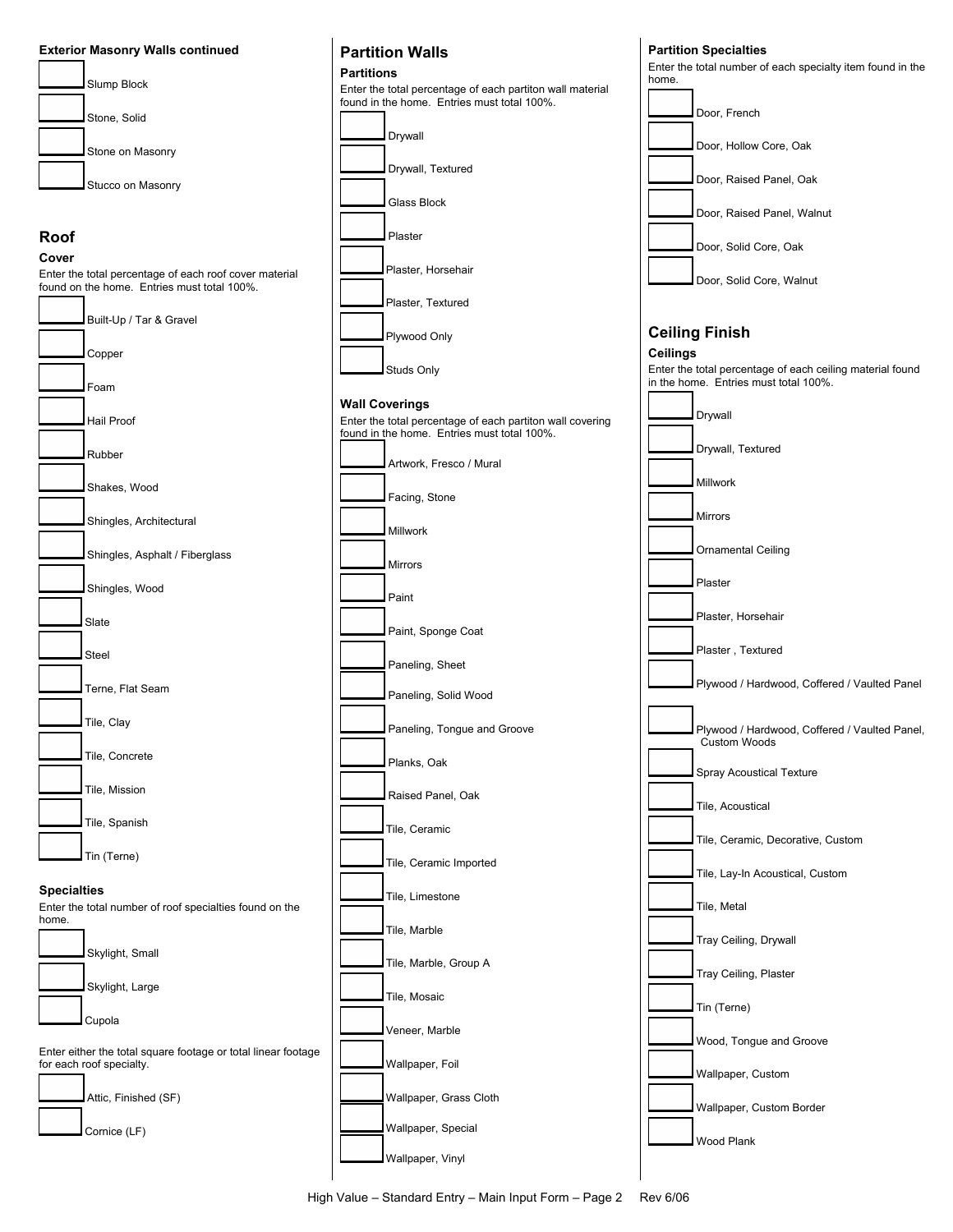#### **Ceiling Extras**



## **Floor Finish**

#### **Floor Cover**

Enter the total percentage of each floor cover material found in the home. Entries must total 100%.

| <b>Brick</b>                          |
|---------------------------------------|
| Carpet (Acrylic/Nylon)                |
| Carpet (Custom Acrylic/Nylon)         |
| Carpet (Wool/Berber)                  |
| Carpet over Hardwood (Acrylic/Nylon)  |
| Carpet over Hardwood (Custom Acrylic) |
| Carpet over Hardwood (Wool/Berber)    |
| Concrete, Stamped/Textured            |
| Cork                                  |
| Flagstone                             |
| Hardwood                              |
| Laminated Wood Flooring               |
| Parquet                               |
| Plank                                 |
| Slate                                 |
| Tile, Ceramic                         |



#### **Baths**

**Bathrooms - Complete** 

Enter the total number of each bathroom type found in the home.



**Fireplaces**  Enter the total number of each fireplace type found in

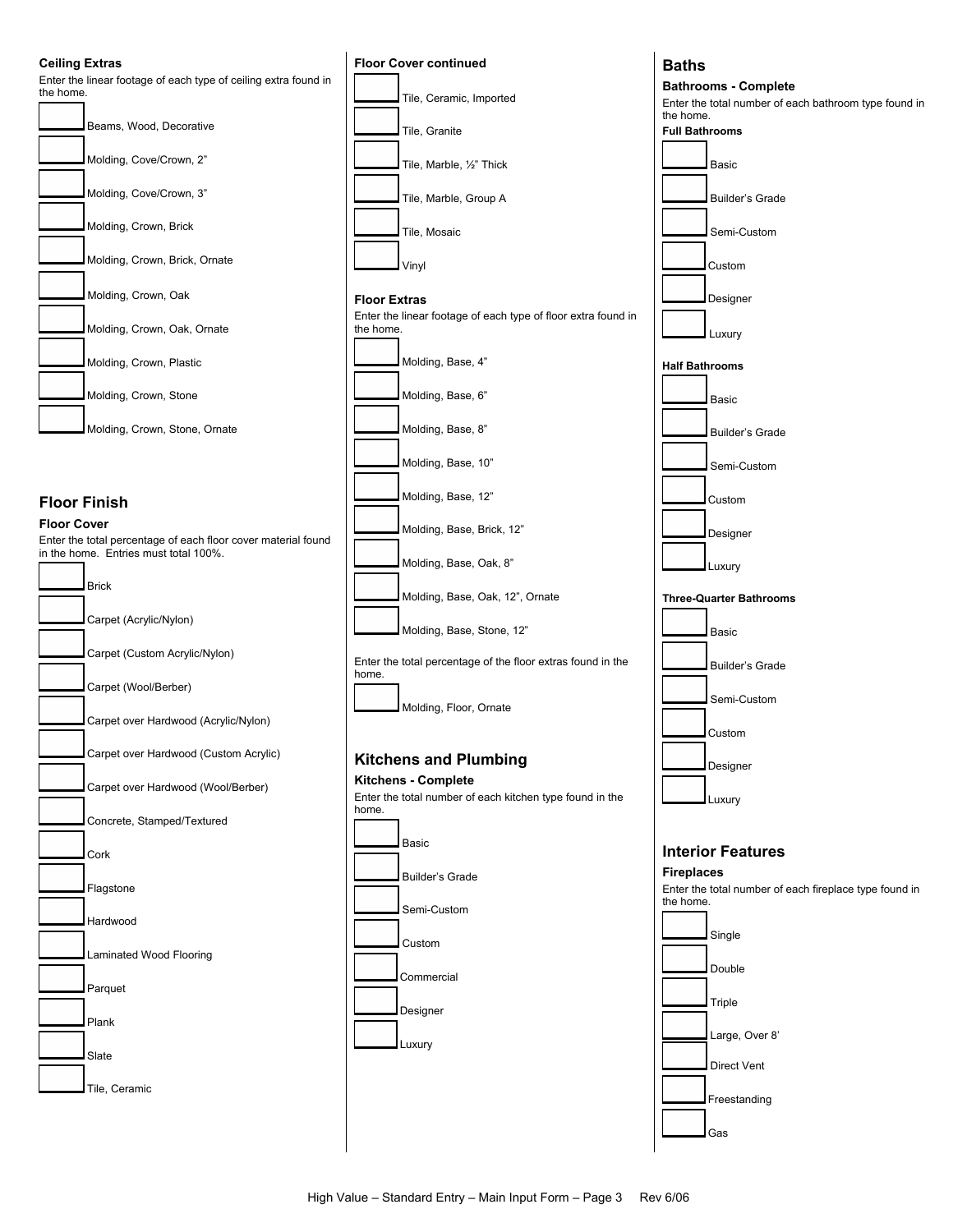